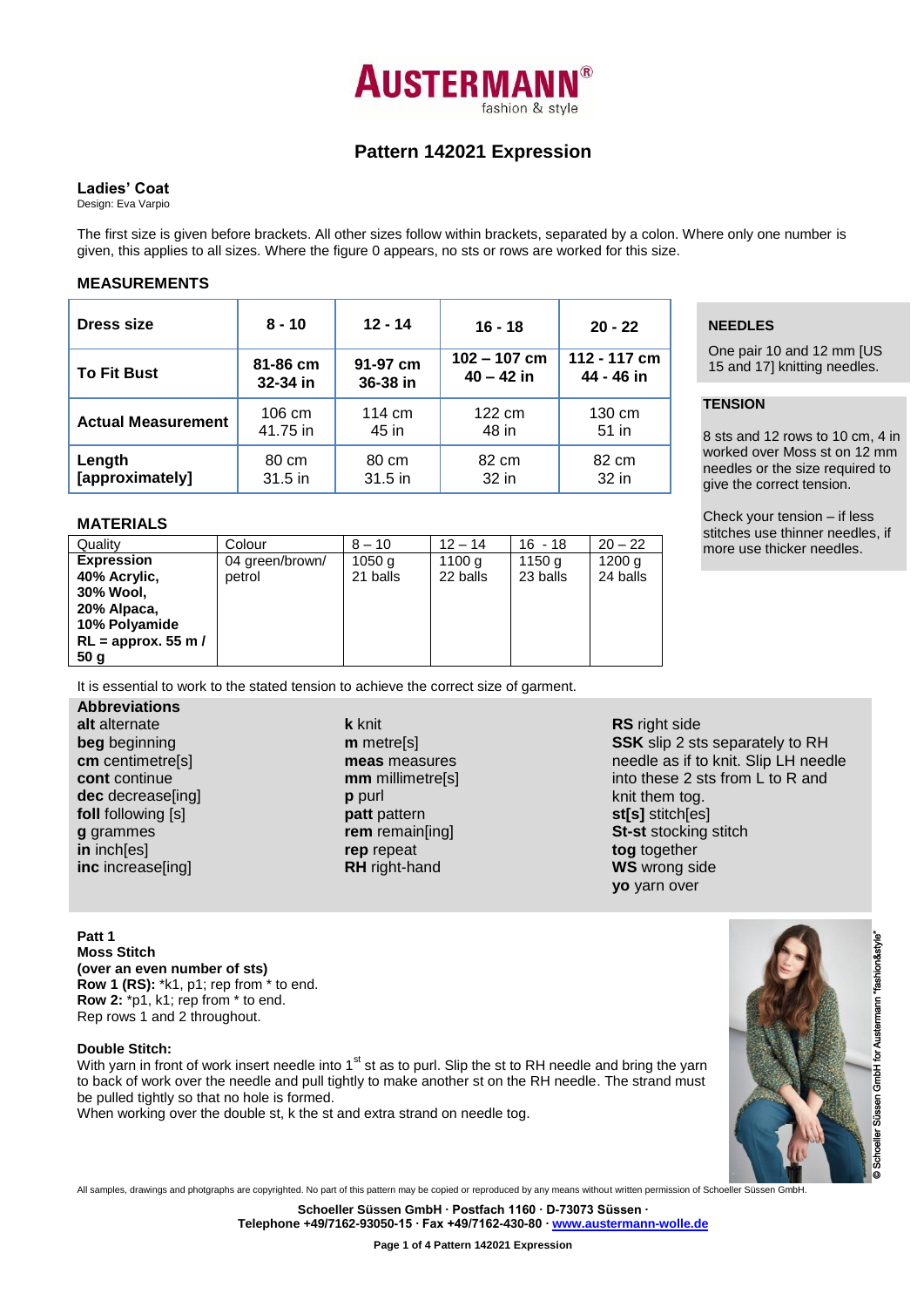# **AUSTERMAN** fashion & style

#### **COAT BACK**

Using 10 mm needles, cast on 48 [52:54:58] sts.

**1 st row (RS):** \*k1, p1; rep from \* to end.

**2 nd row:** \*p1, k1; rep from \* to end.

These 2 rows form Moss st. Work in Moss st for 5 rows. Change to 12 mm needles and cont in Moss st until Back meas 12 cm from beg, ending with RS facing for next row.

# **Side shaping**

Dec 1 st each side on next row, then every foll  $10^{th}$  row 3 times more = 40 [44:46:50] sts.

Cont in patt as set until Back meas 58 cm from beg.

# **Raglan armhole shaping**

Cast off 2 sts at beg of next 2 rows. Dec 1 st each side every foll alt row 8 [10:9:13] times ad every foll  $4<sup>th</sup>$  row 2 [1:2:0] times. When Back meas 80 [80:82:82] cm from beg, cast off rem 16 [18:20:20] sts for back neck.

# **LEFT FRONT**

Using 10 mm needles, cast on 28 [30:32:34] sts and work in Moss st for 5 rows. Change to 12 mm needles and cont in Moss st until Left Front meas 12 cm from beg, ending with RS facing for next row.

**Side shaping**

Dec row (RS): Dec 1 st, patt to end.

Rep Dec row every foll 10th row 3 times more = 24 [26:28:30] sts.

Cont in patt as set until Left Front meas 58 cm from beg, ending with RS facing for next row.

# **Raglan armhole shaping**

**Next row (RS):** Cast off 2 sts, patt to end. Patt 1 row without shaping.

Next row (RS): Cast off 2 sts, patt to end. Patt 1 row without shaping.

**Dec row (RS):** Dec 1 st, patt to end.

Rep Dec row every foll alt row 6 [6:9:9] times more, then every foll  $4<sup>th</sup>$  row 2 [2:1:1] times.

AT THE SAME TIME, when Left Front meas 58 [58:60:60] cm from beg, work as foll:

# **Neck shaping**

**Neck dec row (RS):** Patt to last 6 sts, k3tog, patt to end.

Rep Neck dec row every foll  $8^{th}$   $[8^{th} \cdot 8^{th} \cdot 6^{th}]$  row 2 [2:2:3] times, then every 0  $[6^{th} \cdot 6^{th} \cdot 4^{th}]$  row 0 [1:1:1] time = 5 sts.

# **Neckband**

Cont in patt as set over rem 5 sts for another 15 [16:17:17] cm. Place sts on a holder.

# **RIGHT FRONT**

Using 10 mm needles, cast on 28 [30:32:34] sts and work in Moss st for 5 rows, Change to 12 mm needles and cont in Moss st until Right Front meas 12 cm from beg, ending with RS facing for next row.

**Side shaping**

Dec row (RS): Patt to last 2 sts, dec 1 st.

Rep Dec row every foll 10th row 3 times more = 24 [26:28:30] sts.

Cont in patt as set until Left Front meas 58 cm from beg, ending with WS facing for next row.

# **Raglan armhole shaping**

**Next row (WS):** Cast off 2 sts, patt to end. Patt 1 row without shaping.

**Next row (WS):** Cast off 2 sts, patt to end.

**Dec row (RS):** Patt to last 2 sts, dec 1 st.

Rep Dec row every foll alt row 6 [6:9:9] times more, then every foll  $4<sup>th</sup>$  row 2 [2:1:1] times.

AT THE SAME TIME, when Right Front meas 58 [58:60:60] cm from beg, work as foll:

# **Neck shaping**

**Neck dec row (RS):** Patt 3 sts, k3tog, patt to end.

Rep Neck dec row every foll  $8^{th}$   $[8^{th}\cdot8^{th}\cdot6^{th}]$  row 2 [2:2:3] times, then every 0  $[6^{th}\cdot6^{th}\cdot4^{th}]$  row 0 [1:1:1] time = 5 sts. **Neckband**

Cont in patt as set over rem 5 sts for another 15 [16:17:17] cm. Place sts on a holder.

# **LEFT SLEEVE**

Using 10 mm needles, cast on 24 [24:26:26] sts and work in Moss st for 5 rows. Change to 12 mm needles and cont in Moss st as foll:

# **Side shaping**

Inc 1 st each side every foll 10<sup>th</sup> [10<sup>th</sup>:10<sup>th</sup>:8<sup>th</sup>] row 4 [1:1:4] times, every foll 0 [8<sup>th</sup>:8<sup>th</sup>:8<sup>th</sup>] row 0 [4:4:2] times = 32 [34:36:38] sts. Cont in patt as set until Left Sleeve meas 42 [42:40:40] cm from beg, ending with RS facing for next row.

# **Raglan Cap shaping**

Cast off 2 sts at beg of next 2 rows.

**At RH side (beg of RS rows):** Dec 1 st every foll alt row 8 [10:9:13] times and every foll 4th row 2 [1:2:0] times.

AT THE SAME TIME,

All samples, drawings and photgraphs are copyrighted. No part of this pattern may be copied or reproduced by any means without written permission of Schoeller Süssen GmbH.

**Schoeller Süssen GmbH ∙ Postfach 1160 ∙ D-73073 Süssen ∙**

**Telephone +49/7162-93050-15 ∙ Fax +49/7162-430-80 ∙ [www.austermann-wolle.de](http://www.austermann-wolle.de/)**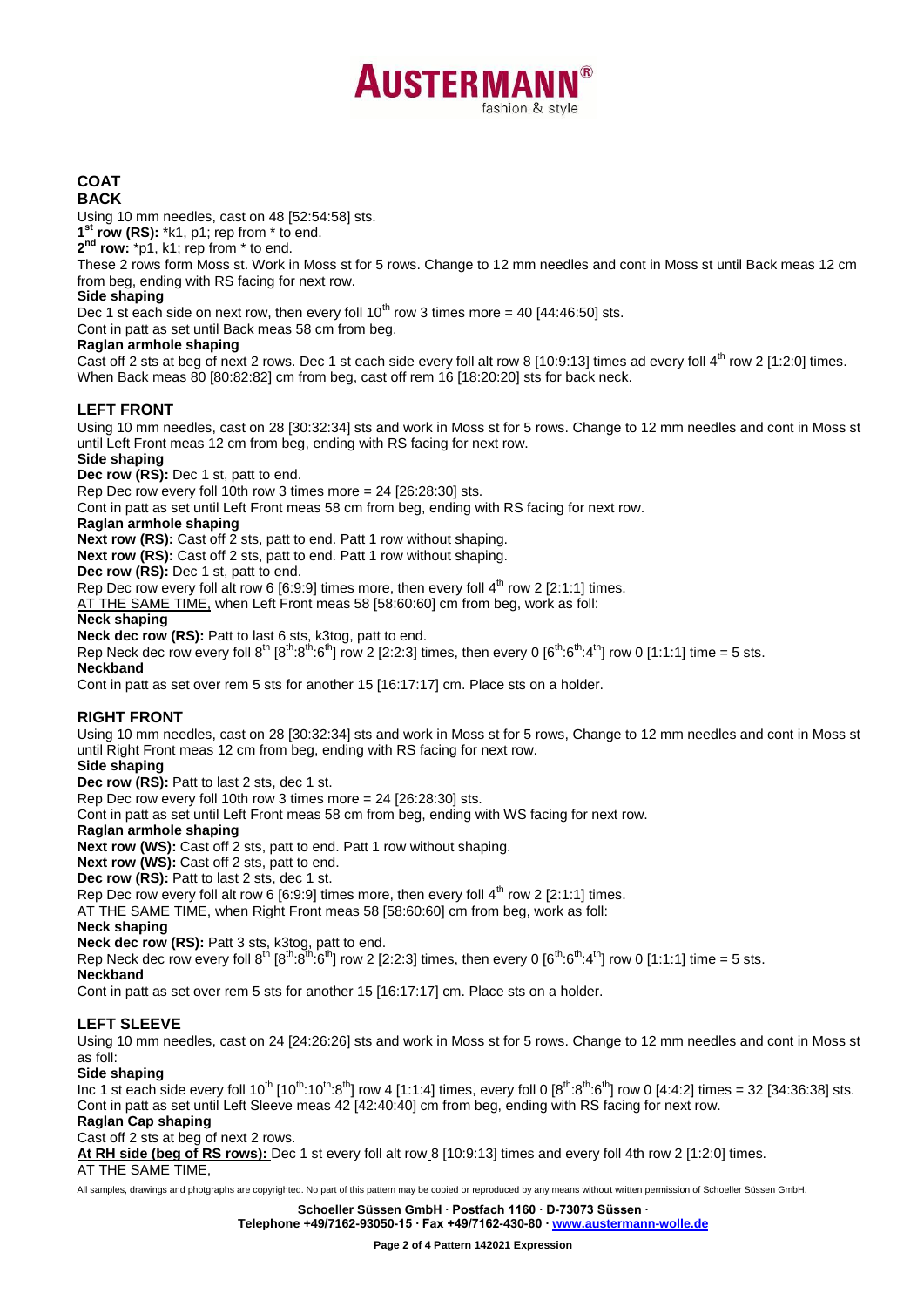

**At LH side (end of RS rows):** Cast off 2 sts 2 [3:4:4] times and dec 1 st every foll alt row 9 [8:8:8] times, ending with RS facing for next row.

**Next row (RS):** Patt to last 2 sts. Turn, work double st and patt to end of row. **Next row (RS):** Patt to end and k the st and extra strand (double st) on needle tog. When Left Sleeve meas 62 cm from beg, cast off rem 5 sts.

#### **RIGHT SLEEVE**

Work same as Left Sleeve to raglan shaping.

**Raglan Cap shaping**

Cast off 2 sts at beg of next 2 rows.

**At RH side (beg of RS rows):** cast off 2 sts 2 [3:4:4] times and dec 1 st every foll alt row 9 [8:8:8] times, ending with RS facing for next row.

**Next row (RS):** Patt to last 2 sts. Turn, work double st and patt to end of row.

**Next row (RS):** Patt to end and k the st and extra strand (double st) on needle tog.

AT THE SAME TIME,

**At LH side (end of RS rows):** Dec 1 st every foll alt row 8 [10:9:13] times and every foll 4th row 2 [1:2:0] times. When Right Sleeve meas 62 cm from beg, cast off rem 5 sts.

#### **FINISHING**

Pin pieces to measurements, cover with clean, damp towels and allow to dry. Set raglan sleeve caps into raglan armholes with mattress st. Join side and sleeve seams with mattress st.

Sew sides of neckband along back neck, adjusting length of band if necessary to fit along neck. Join open sts of each band tog at centre back.



All samples, drawings and photgraphs are copyrighted. No part of this pattern may be copied or reproduced by any means without written permission of Schoeller Süssen GmbH.

**Schoeller Süssen GmbH ∙ Postfach 1160 ∙ D-73073 Süssen ∙**

**Telephone +49/7162-93050-15 ∙ Fax +49/7162-430-80 ∙ [www.austermann-wolle.de](http://www.austermann-wolle.de/)**

**Page 3 of 4 Pattern 142021 Expression**